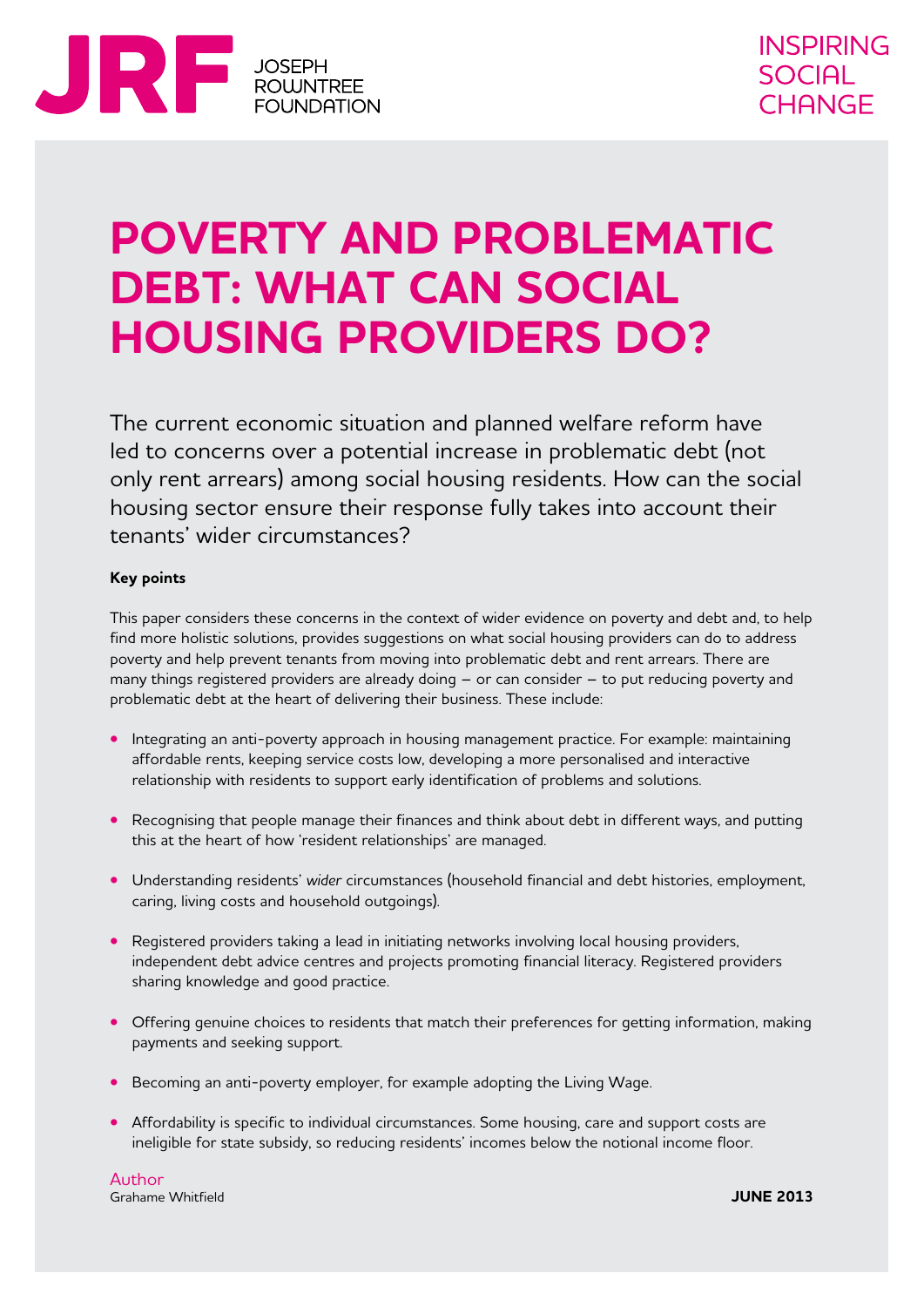# **Introduction**

There is concern among registered social housing providers that problematic debt (including rent arrears) among tenants will increase as a result of the current economic situation and welfare reform. What steps might be necessary to minimise the negative impacts on tenants, households, and registered providers themselves?

There is considerable debate in the specialist housing media about the potential impact of welfare reform on social housing tenants. In particular, there is concern about the actions that might be needed to respond to the anticipated increase in rent arrears following the introduction of the 'size criteria' for people renting in the social housing sector (the so called 'bedroom tax'), the benefit cap and direct payments under Universal Credit (UC). These changes are themselves part of a bigger picture: recession and slow recovery, stagnant wages, unemployment and underemployment, the rising costs of living (especially food and fuel) and of caring, and the reduction in some public services. There is less discussion of tenants' wider circumstances or of how actions taken by registered providers to solve the problem of rent arrears might result in the creation of problems elsewhere.

#### **This paper**

The link between poverty, debt and housing tenure is complex and intertwined. Yet the significance of these links has not had sufficient recognition. This risks creating solutions to rent arrears that fail to take into account the wider circumstances of social housing tenants, the levels and nature of household debt and household poverty. This paper considers concerns on rent arrears in the wider context, and in the light of interim findings from the Direct Payment Demonstration Projects. It offers some suggestions on what social housing providers can do to address poverty and help prevent tenants from developing problematic debt and rent arrears.

#### **Poverty**

The most widely-used definition of poverty in the UK and Europe is that people are experiencing poverty if their household income is below 60 per cent of the national median (taking into account the number of adults and children). Using this definition indicates that around a fifth of the UK population experience poverty in a given year and a tenth experience 'persistent' poverty (being in poverty in three out of four years). Over the last decade, the proportion living in poverty has fallen, from 22 per cent in 1991/2 to 16 per cent in 2010/11 (compared with 13 per cent in 1979). However, people in different groups have fared differently. For example, pensioner poverty has halved since the early 1990s whilst that among working age adults without children has risen by a third (DWP, 2012a; Aldridge *et al*., 2012).

Studies consistently show that people living in poverty are not a 'group apart' from mainstream society. Indeed, the notion that 'the poor' are a static homogenous group has been robustly challenged with evidence showing that people living on low incomes have a range of experiences of poverty over time (Smith and Middleton, 2007). People's experiences of and responses to poverty have also been shown to be distinct in different areas (CRESR, 2011).

The groups identified as being at greater risk of poverty include self-employed people; households with one or more people not working; lone pensioners; lone parents; single adult households; cohabiting couples; children; disabled people and people from minority ethnic populations (DWP, 2012a). Research also shows that poverty is experienced by a relatively large minority of the population over time. For example, two recent analyses estimate that (respectively) between 33 and 45 per cent of people in Great Britain had a spell in low income over a four and nine year period (Aldridge et al., 2012; Jenkins, 2011).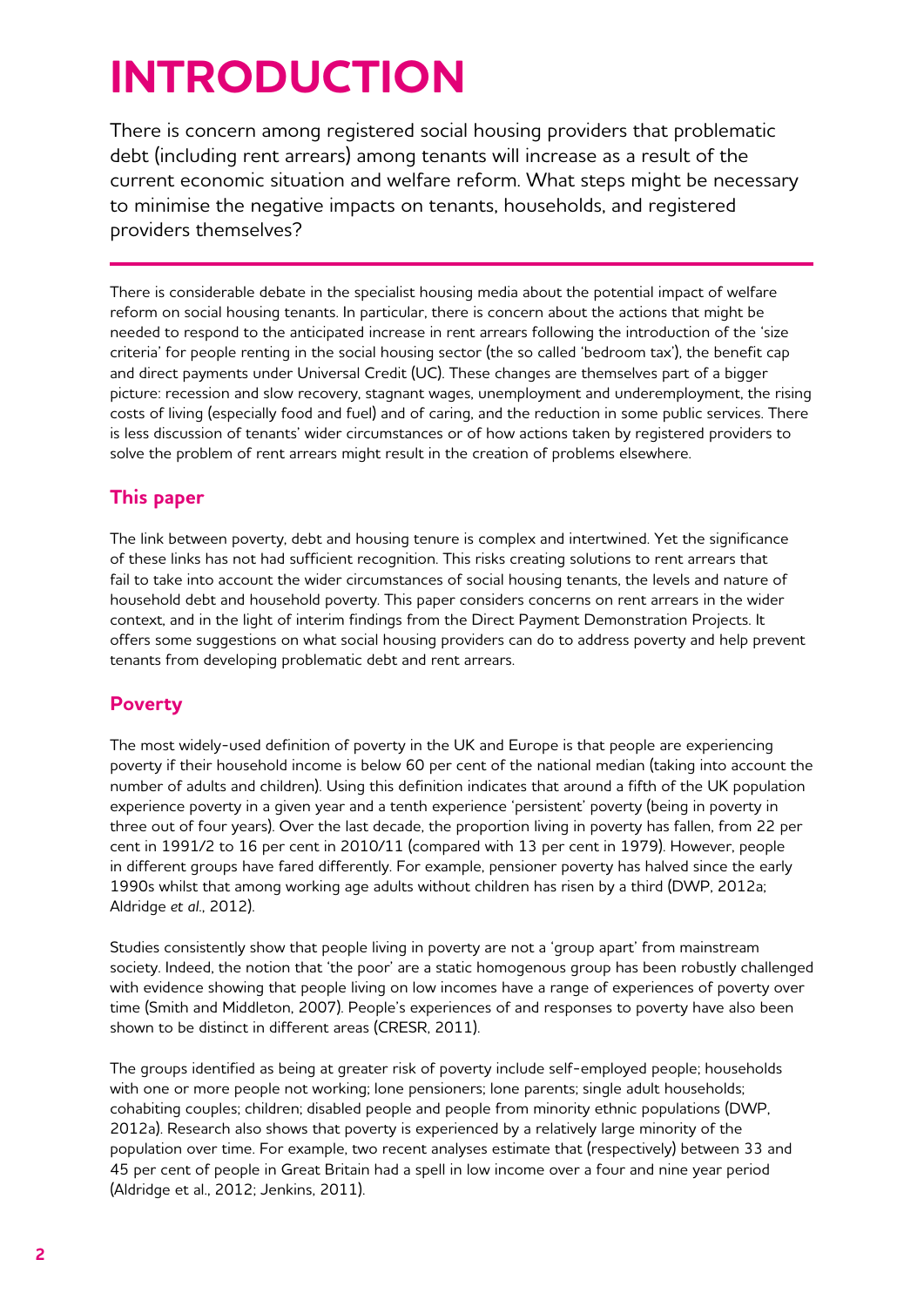For many, poverty is not a one-off short-term event but likely to be sustained or followed by further spells of poverty. One analysis suggests that, after one year in poverty, about 55 per cent of people will remain poor for a further year, 35 per cent for two years and one in ten for at least eight years (Jenkins, 2011).

Although such 'poverty persistence' has declined in recent years (Aldridge *et al*., 2012), it remains the case that whilst poverty can be a temporary experience for some (from which they may recover), for others it can be a debilitating experience with long-term consequences for their, and their families', life chances and well-being (e.g. CRESR, 2011; About Families, 2012).

Contrary to popular perception, poverty is no longer concentrated in the social rented sector. Over the last decade, the proportion of people in social housing with low incomes reduced from a half (some six million people) to a third (4.2 million). This compares with the number in private rented housing, doubling (to four million) during the same period. This change has at least in part been driven by a shift in the housing tenure mix from social to private rental, with the shrinking size of the social renting sector unable to continue to accommodate the growing proportion of people on low incomes, but also with home-owners representing an increasing proportion of people on low incomes over time. During this period, both the overall cost of housing benefits and the proportion of income spent on housing costs by the poorest fifth has increased (Tunstall, 2013; Aldridge *et al.*, 2012). Whilst not all people who rent live in poverty and not all people in poverty are tenants (Burrows, 2003), it remains true that social tenants commonly experience high rates of poverty *and* persistent poverty (Jenkins, 2011).

Housing costs represent an important aspect of poverty, with an *additional* five per cent of the UK population (some 3.1 million people) estimated to have experienced poverty in 2010/11 *after housing costs* (AHC) were taken into account. Despite low rents in the social housing sector, which are recognised as making an important contribution to reducing poverty, the number of people in 'housing-cost-induced-poverty' has increased over the past two decades. Recent estimates indicate that about 29 per cent of social tenants live in poverty *before housing costs* (BHC) are taken into account, this rising to 43 per cent AHC. This has a particular impact on adults of working age and children, who have higher poverty rates than the overall population AHC (respectively 47 and 52 per cent). In contrast, the rates for adults of pension age are similar to the overall average (20 per cent AHC) (Tunstall *et al.*, 2013).

Recent analyses indicate that poverty is likely to increase and deepen over the next few years as a result of stagnant wages, insecure employment, the rising costs of living, and of caring, and the reduction in some public services. The current programme of welfare reform, which is changing income, housing and disability-related benefits, along with the 1 per cent cap on uprating for most working age benefits until 2016 is also predicted to have a significant impact, particularly on working adults and children, where the numbers in relative poverty are projected to increase (from 5.7m to 7.5m and from 2.6m to 3.3m respectively) between 2009/10 and 2020/21 (Brewer *et al*., 2011; Jenkins, 2011).

#### **Credit and debt**

The most recent estimate of the average level of unsecured debt among UK households with this type of debt is £15,353 (December 2011: compared with £21,210 in 2009 – Credit Action statistics). This figure is not available separately for people living in social housing. However, unsecured borrowing is a common way in which people on low incomes access credit and it is likely that many will owe sums to multiple lenders, as many people on low incomes have complex patterns of credit use, including: instalment arrangements, store and credit cards, bank loans and overdrafts, loans from doorstep lenders and family or friends, rent and utility arrears and court orders (Dearden et al., 2010; Beatty *et al.*, 2012).

This said, although many people on low incomes experience financial difficulties, not all people living in poverty use credit or have (problematic) debts, and many manage their financial affairs without problem. It should also be stressed that use of credit is not necessarily a bad thing. Indeed, for many people on low incomes, it is an important means of enabling them to 'smooth' their income and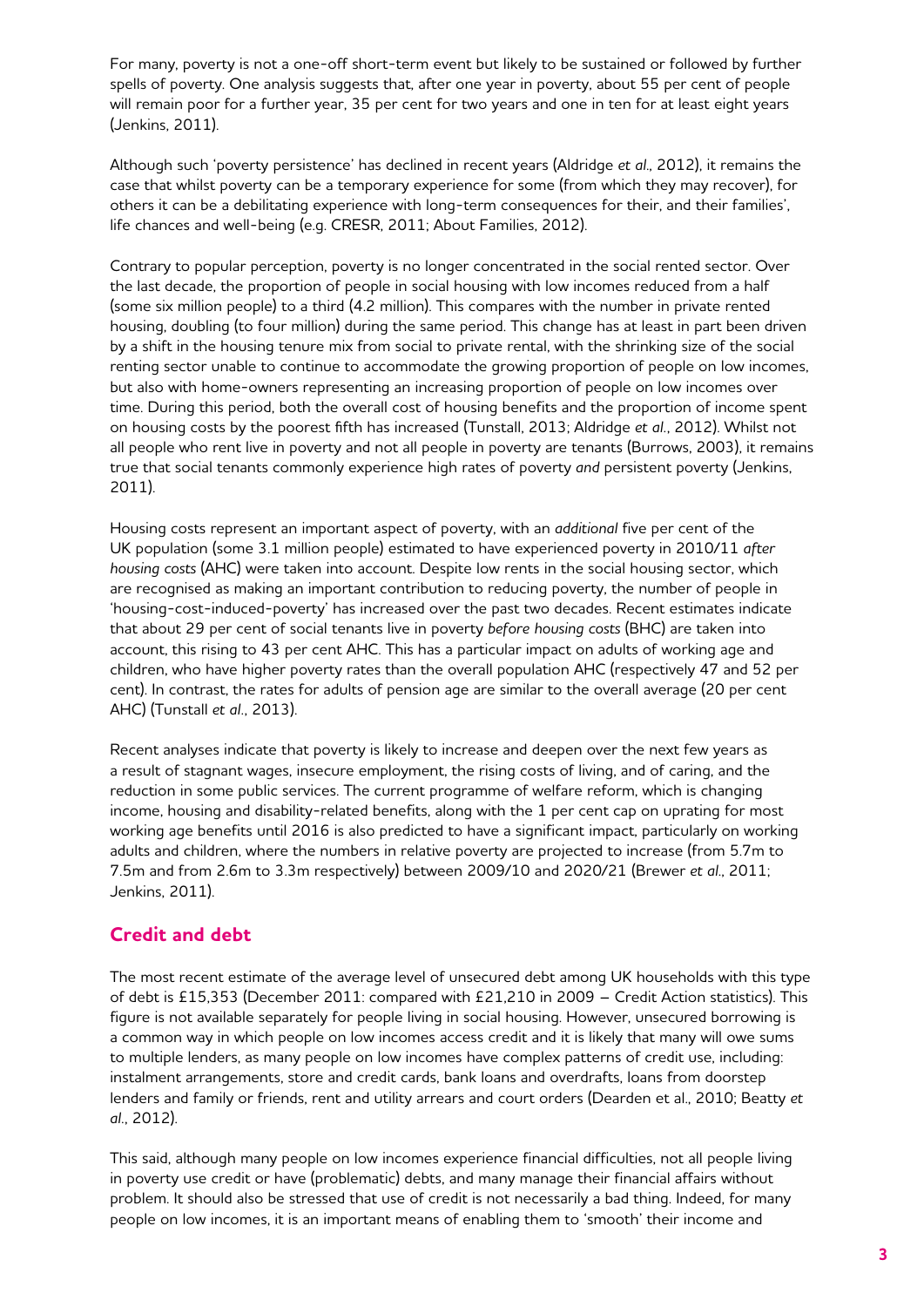spending and to avoid getting into debt (DTI/DWP, 2004). A wide range of people are known to be vulnerable to becoming indebted – again challenging the notion of a 'group apart' – including: social tenants, young people (especially those not in employment, education or training); people leaving care; lone parents and divorced people; disabled people and carers; people living in isolated or disadvantaged areas, ex-offenders and families of prisoners; people from minority ethnic groups; homeless people; older people; women; and people with basic bank accounts (Mitton, 2008). The experience of indebtedness is also dynamic, with many people moving in and out of owing money or being in arrears over time (e.g. Kempson *et al.*, 2004).

Debt rarely exists in isolation. There are specific points in and aspects of peoples' lives that are 'risky' in terms of credit use and the development of debt. For some, problems arise in early adulthood when leaving home and/or taking on (often unsolicited) credit at a time when they have little experience of managing their finances. For others, the accumulation of debt takes place over many years – often when dealing with relatively normal life events such as setting up and maintaining a home, having a family, paying for a car repair or buying new clothes – and in ways that makes it hard for them to see their circumstances worsening (Dearden *et al.*, 2010). Some people get into difficulties as a result of lenders' unrealistic repayment expectations (DTI, 2005). Once in debt, dealing with changes in circumstances or 'shocks' – such as losing a job, family breakdown or unexpectedly high bills – without moving into debt can cause significant long-term difficulties (Dobson, 1994; Kempson,1996). This diversity of experience is reflected in there being many overarching 'triggers' into and 'pathways' out of indebtedness (see Dearden *et al.*, 2010 Table 3), these being:

- labour market-related (e.g. impact of redundancy or seeking better paid work);
- non-work income-related (e.g. issues relating to benefit receipt or access to savings and credit);
- expenditure-related (e.g. paying for events, reducing spending and selling possessions);
- demographic (e.g. change in household composition or adult children gaining employment);
- health-related (e.g. impact of ill health on the ability to work or resilience); and
- social capital related (e.g. lack of access to relevant information or advice).

A main cause of indebtedness is insecure and low paid work – or long-term receipt of inadequate out of work benefits – where incomes are persistently below the levels needed to meet people's day-today needs. For many, the 'low-pay, no-pay cycle' – in which people move between low paid work and out of work benefits – is a way in which both their poverty and debt increase over time (e.g. Kildrick *et al.*, 2010).

Another key cause of short-term (but high-impact) financial problems is the administration of benefit payments (e.g. delays, errors and lack of synchronisation with rent payment dates) and the lack of access to savings or affordable flexible credit. Although there are limited signs that the current economic situation has encouraged some people to try to save for things they previously may have bought using credit (Finney and Davies, 2011), most people on low incomes are unable to save enough to protect themselves against even minor shocks or delays (Dearden *et al.*, 2010; Beatty *et al.*, 2012). Although payment of rent is generally prioritised above all else, the proportion of household outgoings it represents can create a tension between peoples' ability to pay it on time and the use of credit to assist with meeting other day-to-day needs (Hartfree *et al.*, 2010). This is reflected in social tenants being more at risk of getting into arrears with their rent, Council Tax and utility bills (DTI, 2003) and to their income being subject to automatic deductions for debts or arrears (Beatty *et al.*, 2012). This situation is often exacerbated by exclusion from (or limited access to) mainstream financial services which could help them smooth their income and spending more effectively.

Mainstream lenders' charges for missed payments or unauthorised overdrafts and their (perceived) inflexibility in respect of short-term difficulties is a cause of concern for many people. Some respond by choosing to use short-term high-cost credit to meet their needs, which can put further strain on already limited budgets (e.g. Dearden *et al.*, 2010). It is notable that '...APRs typically ranging from 100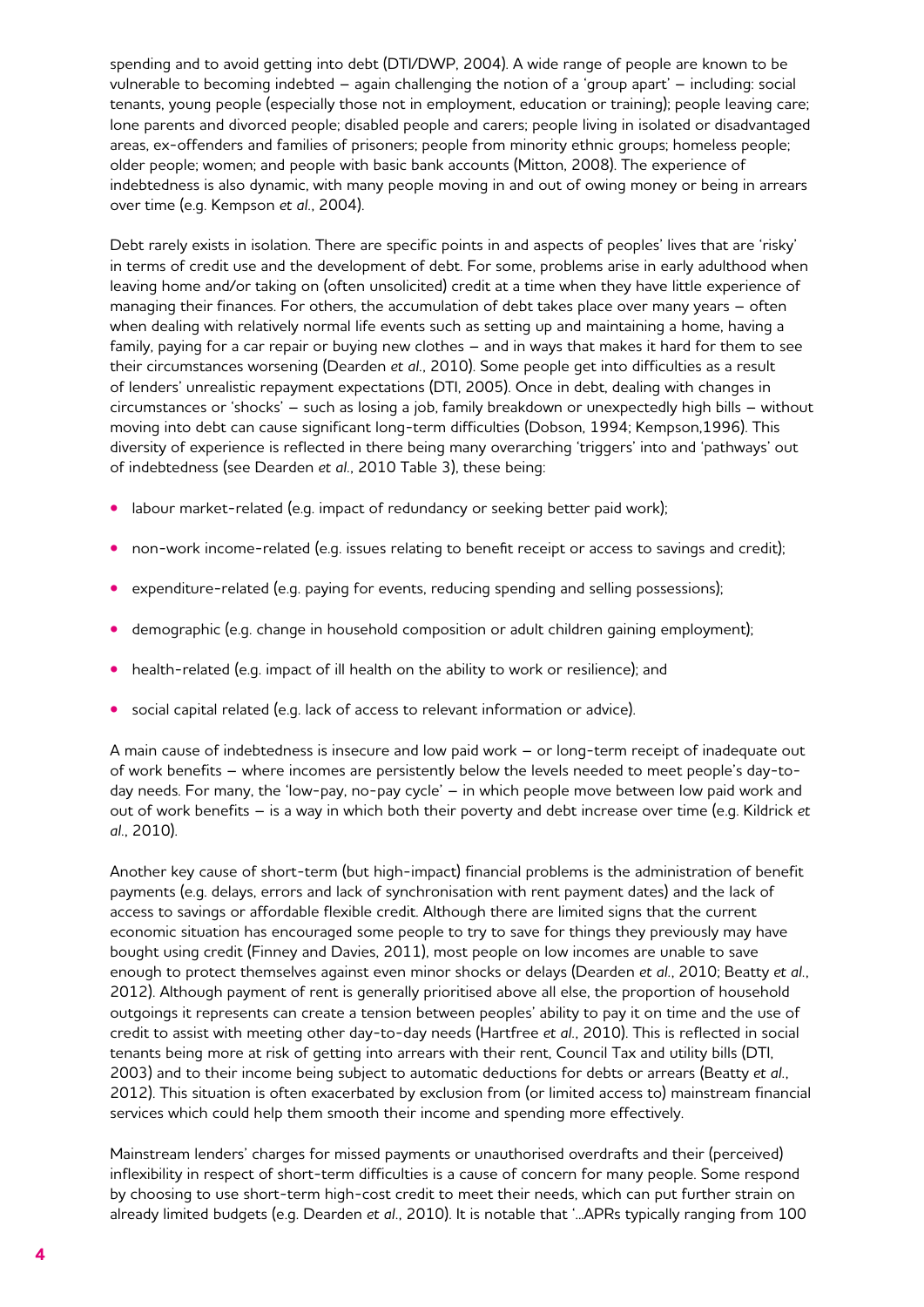to 400 per cent' (Collard and Kempson, 2005) have increased in recent years to the many thousands of per cent charged by 'legal loan sharks' or 'predatory lenders' (Legal Loan Shark Campaign; McAteer, 2011). Although there is an understandable logic to the campaign to cap rates for such loans, the affordability of weekly instalments is often more important to people on low incomes than the total amount of interest charged (e.g. Dearden *et al.*, 2010). Interestingly, it has been suggested that people living in social housing might be helped to access mainstream credit (including Credit Unions) if rent payment data were shared with organisations which make credit decisions, although there are some concerns about the potential impact of this (Wilkinson, 2011).

People on low incomes manage their finances, seek to avoid debt and respond to it in a broad range of ways. At the forefront of such strategies are peoples' money management skills, with people being broadly categorised as 'ordered', 'flexible' or 'chaotic' (Dearden, 2010). Many are pro-active in limiting their spending and reducing their credit use by: shopping 'smarter', prioritising children's meals or heating the home, cutting back on (and avoiding using credit for) non-essentials, cancelling access to catalogue shopping or store cards and seeking out cheaper tariffs on utilities. Some people also prioritise payment of bills where demand is the most pressing whilst delaying payment of other bills. This approach carries risks, but for many it is an effective means of ensuring the most urgent bills are paid from their limited funds (Finney and Davies, 2011). And, whilst some people accept they are 'chaotic' money managers, most consider themselves as being financially capable within the constraints of living on a low income even if they still 'often' run out of money before the end of the week or month (Beatty *et al.*, 2012).

However, many people do not have the knowledge or skills to think about and plan their finances in the longer term. This is particularly the case among young people where the consequences of poverty, debt and housing problems can be significant and long-standing (e.g. Terry, 2011). For some, the emotional energy needed to constantly juggle demands on their income can become depleted and it is not uncommon for progress on reducing debts to stall or be undone. This has been found to be particularly relevant to lone parents and couples with children for whom the issue of 'time poverty' is often an integral part of income poverty (Burchardt, 2008). The cumulative effect of this can be a 'negative feedback loop' which impacts on peoples' health, their ability to stay in (or seek) work, to keep their families together and to manage their finances effectively (Disney *et al.*, 2008). This risks people, however motivated they may be, finding it almost impossible to find a route out of the 'debt trap' especially if (as is common) they are not aware of, do not seek or cannot access independent and timely financial and debt advice (Dearden *et al.*, 2010).

In the context of the current economic situation, concerns over credit use, problematic debt and the longer term impact on peoples' ability to improve their circumstances are increasing (e.g. Money Advice Trust, 2011). Concerns raised by the 550,000 Citizens Advice clients who sought advice on debt issues in 2010/11 were commonly about unsecured debt, relief orders, Council Tax arrears and water debts (Citizens Advice, 2011). Cuts in the Legal Aid budget from 1 April 2013 limited the types of advice that would be funded in future, raising many concerns. Although Legal Aid is still available where eviction is a risk due to housing-related debt (www.adviceguide.org.uk), this provision can only support people in crisis rather than help them find solutions earlier on.

#### **Welfare reform and social housing**

In addition to factors such as stagnant wages, insecure employment and rising living costs, the 2012 Welfare Reform Act changes have raised concerns among registered social housing providers about the potential for increases in rent arrears. The reforms are wide-ranging and, given that no cumulative impact assessment has been published, it is difficult to estimate how households affected by multiple changes will be affected. In addition to the roll-out of UC, the main relevant changes include:

**• Direct payments:** Whilst no impact assessment has been published, a 2004 pilot study suggested this could lead to rent arrears among social housing tenants increasing from 3 to 7 per cent (Wilson, 2013);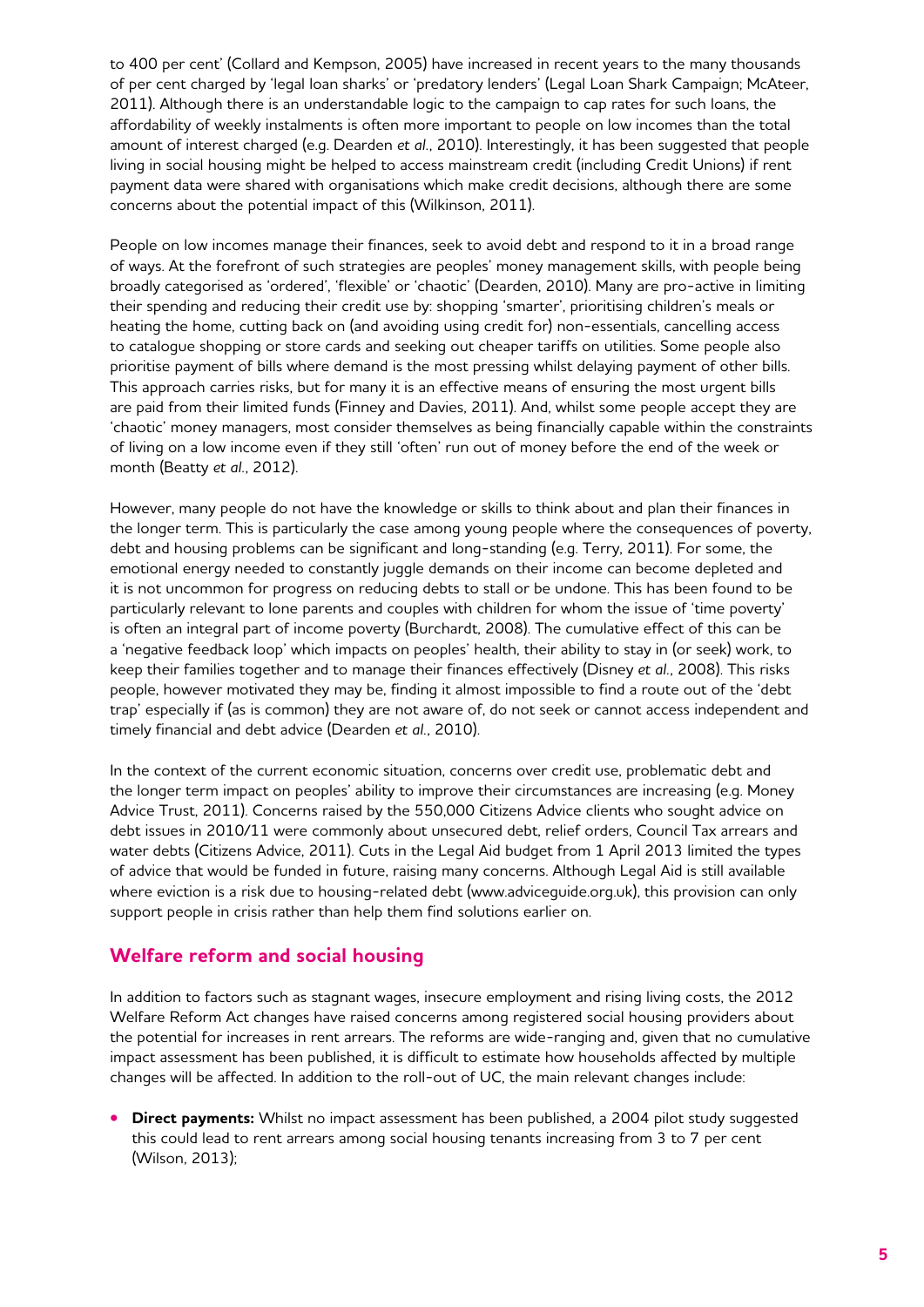- **The 'size criteria':** This is estimated as likely to affect about 660,000 (31 per cent of all) social rented sector Housing Benefit (HB) claimants, with about 35 per cent of these thought to be likely to fall into arrears if their HB is reduced (DWP 2012b);
- The 'benefit cap': This is estimated as likely to affect 56,000 households, with 46 per cent being in the social rented sector and a typical benefit reduction of £62 per week in 2013/14 (DWP 2012c);
- **• Localising support for council tax:** This is intended to reduce expenditure by 10 per cent but the provision for Local Authorities to decide how this is delivered makes assessment of impact difficult (DCLG, 2011). However, recent analysis indicates that with two million working age council tax claimants in poverty and 300,000 just above, increases in council tax will 'invariably' push more people into (deeper) poverty (Bushe *et al.*, 2013);
- **• Welfare benefits uprating:** It is estimated this will affect about 30 per cent of households (the majority of these being working age households), with the poorest households (notably lone parents) most likely to be affected and to be affected the most (DWP 2013a).

Given the nature of these changes and the time it will take for some of the impact to be felt, most concerns in respect of increases in rent arrears are currently being raised about the potential impact of direct payments. Whilst early figures indicated that arrears increased (by 3–12 per cent) in the first four months of the Direct Payment Demonstration Projects (DPDPs) (DWP 2012d), more recent figures indicate that collection rates have increased slightly (to 94 per cent) (DWP, 2013b). This supports other evidence indicating that increases under the new system should reduce once the 'dust settles'. The evidence also suggests that: (i) the majority of social tenants will prioritise payment of their rent as: they think it the right thing to do, they want to avoid the stress of falling behind with their rent and avoid the possibility of eviction, and to maintain a good relationship with their landlord; (ii) that wilful and deliberate non-payment, whilst of concern, is considered by both tenants and landlords as a minority issue; and (iii) whilst most will readily adapt to the changes, some will need significant assistance (Irvine, et al 2007; Kemp *et al.*, 2012).

Furthermore, although arrears could increase under direct payments, research has also shown that this did not generally occur among private sector tenants when Local Housing Allowance (LHA) was introduced. Even where they did, LHA was noted as only being a contributory factor (Rhodes *et al.*, 2010; Beatty *et al.*, 2012; Beatty *et al.*, 2013). This reinforces the idea that a wide range of factors (discussed above) are likely to increase the risk of poverty, debt and rent arrears even before the impact of the current programme of welfare reforms is felt (e.g. Tunstall *et al.*, 2013; Hartfree *et al.*, 2010). Indeed, the DPDP evaluation found that the main factor related to people getting into rent arrears (29 per cent of cases) was a drop in income due to unemployment, sickness or relationship breakdown (along with problems with HB administration) rather than direct payments.

The DPDP 'lessons learned to date' provide useful insight into how managing direct payments is not always straightforward for tenants, especially those with pre-existing debts and arrears, posing a risk for some (Hickman and Reeve, 2013). Reflecting factors such as the impact of (persistent) poverty, the reluctance of some to use automated payments, the diversity of money management strategies and the impact of financial exclusion on people living on low incomes, these findings have implications for how registered providers might assist residents to avoid poverty and problematic debt in the context of the wider reform programme. Hickman and Reeve (2013) note that:

- Some tenants who had never had rent arrears (e.g. because their rent had been fully covered by HB and paid to the landlord) developed arrears under direct payments.
- **•** Errors on Direct Debits resulted in some tenants incurring bank charges, leaving some people with no funds for food and other bill payments.
- **•** Many tenants were uncomfortable about having all their income in one place and with the prospect of a monthly budgeting cycle.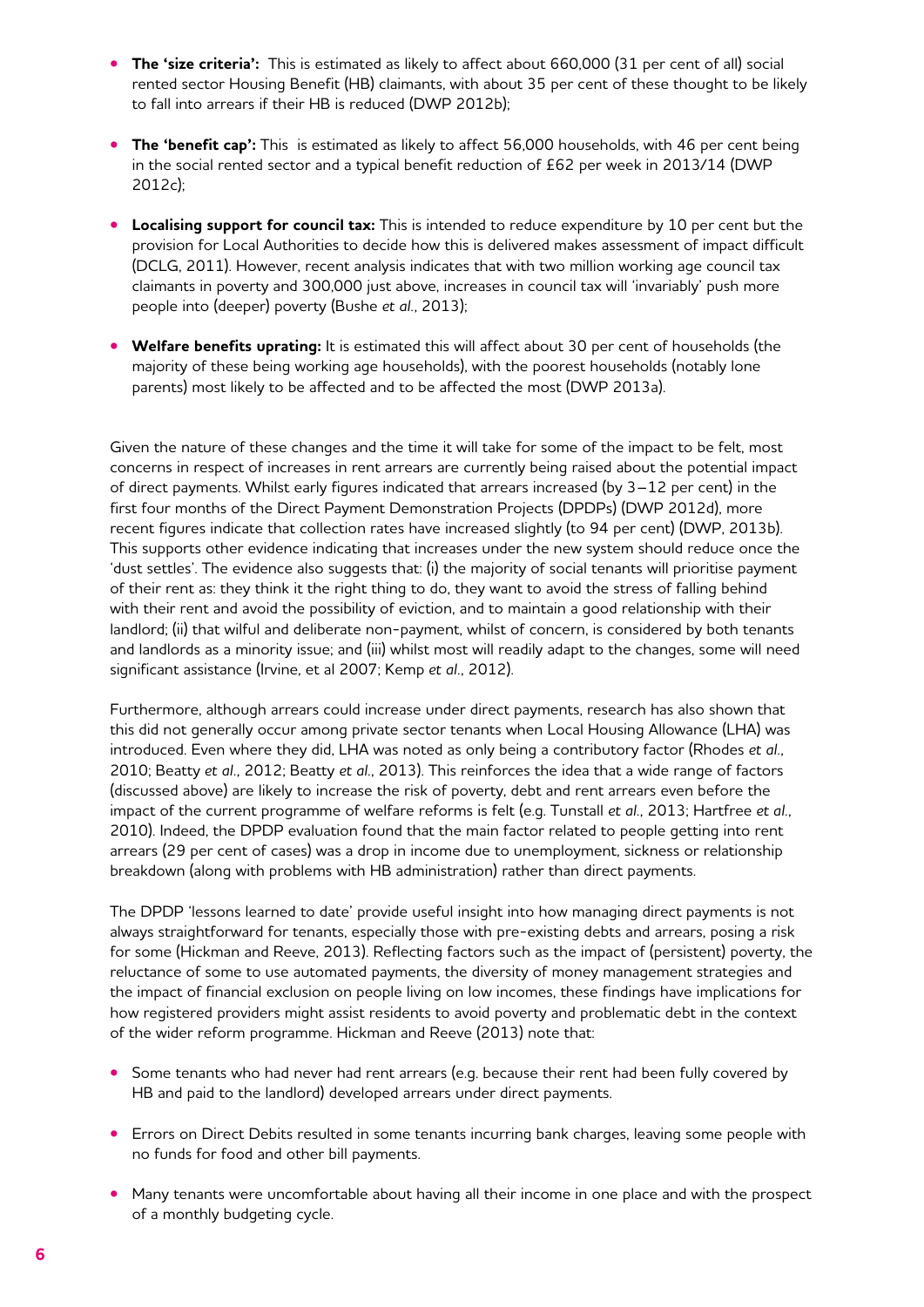- Whilst most tenants had bank accounts, some were refused accounts and found the cost of photographic identification prohibitive.
- Even short-term increases in rent arrears were difficult to recover from, even if people eventually successfully adjusted to the new system.
- **•**  Although most tenants appeared likely to 'cope well', a substantial minority found it a challenge to adjust and required resource intensive personalised support.

In terms of the impact on social housing organisations, the DPDP evaluation has indicated that registered providers have found engaging with tenants, providing support and collecting rent under direct payments more resource intensive than anticipated. As a result, there are concerns over which interventions are effective and viable when the wider programme of welfare reform (notably UC) is rolled out (Kemp *et al.*, 2012; Hickman and Reeve, 2013). In particular, the evaluation found that:

- There is concern that providers' capacity to support tenants (many of whom will want/need personalised support) is limited, and that critical relationships and information sharing between local authorities and social landlords could be lost under UC.
- Providing tenants with a choice of payment options is important (with most landlords doing this).
- Non-alignment of benefit payments (monthly in arrears) and rental payments (paid in advance on a weekly or fortnightly basis) created complexities for landlords and tenants.
- The discretion DWP allowed to be used in the pilot was important, but raises questions about implementation and governance on a larger scale when UC rolls out.

#### **Practice suggestions**

Many registered providers have long sought to balance their 'social hearts and business minds' by providing services to support their residents and ensure their own financial viability. In the context of the current economic situation and welfare reform, many are developing their provision to address concerns over potential increases in rent arrears.

To avoid solving one problem at the expense of creating another, solutions to address potential rent arrears need to be developed taking into account social housing residents' wider financial and personal circumstances and which carefully consider the links between poverty, debt and housing. There are many things that housing providers are already doing – or can consider doing – that help put alleviating and reducing the risk of poverty and debt at the heart of their business. These include:

- **•** Integrating an anti-poverty approach within housing management practice:
	- maintaining affordable rents and keeping the cost of services low;
	- developing a more personalised and interactive relationship with residents to support early identification of problems and finding solutions together;
	- collecting information about residents' wider circumstances (household financial and debt histories, employment, caring) and integrating this into standard practice;
	- **o** assessing household risk of poverty, debt and arrears over time to enable early intervention;
	- using resident information and assessment tools (e.g. online EQUIP tool) to review organisational policies, practice and strategies, and assess likely impact on poverty;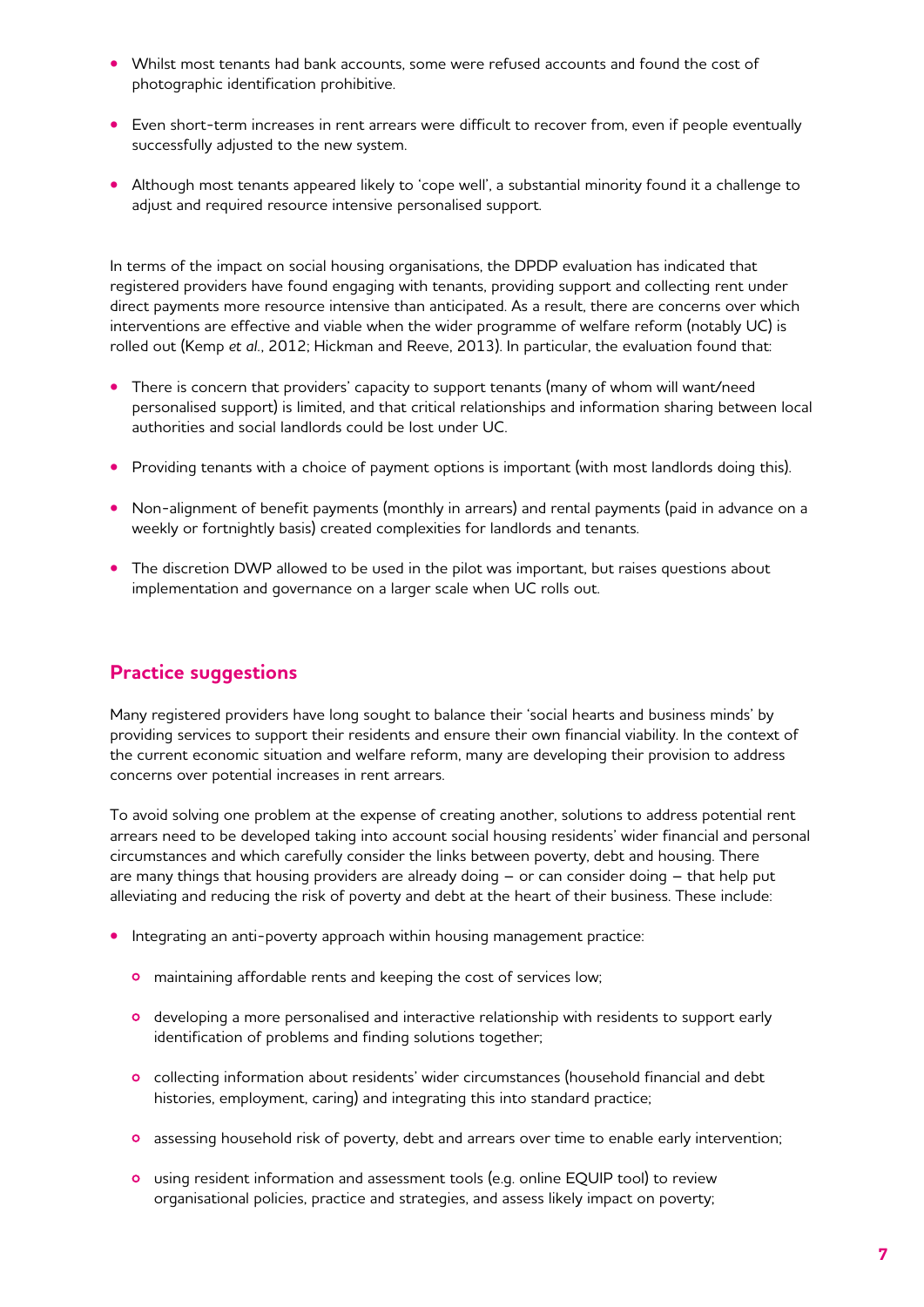- adopting flexible payment dates for rent and other bills, which are aligned with residents' financial circumstances and other commitments, and not charging when errors occur;
- understanding the total picture of residents' living costs, and using this information to identify how and where effective support can be provided to reduce living costs (e.g. utility tariffs, broadband access, energy efficiency, decorating);
- becoming an anti-poverty employer, for example adopting the Living Wage, to impact positively on staff, contractors and the wider community.
- **•** Actively promoting access to debt advice and financial inclusion:
	- active, regular and targeted signposting of residents to free, confidential and independent debt advice and financial advice;
	- o where they do not exist, registered providers taking a lead in initiating links or networks involving local housing providers, independent debt advice centres, and broader financial inclusion projects to ensure support to residents is both comprehensive and joined-up;
	- enabling residents to access a broad range of information, including on opening bank accounts, accessing flexible affordable credit solutions, getting their welfare entitlements, obtaining support on tenancy agreements or debt repayment plans and information on local discretionary provision in crisis situations;
	- o developing mechanisms for appropriate data and knowledge sharing locally.
- **•** Offering choice to residents about communication/engagement:
	- **o** recognising that people manage their finances and think about debt in different ways, and putting this at the heart of how 'resident relationships' are managed;
	- o where possible, responding to resident preferences for how residents want to get information, give feedback, make complaints, make payments and seek support;
	- providing information and support in a range of formats (online, print, telephone, face to face);
	- o offering digital and non-digital choices as standard (recognising the potential of social media and new technologies, as well as the barriers of financial and digital exclusion).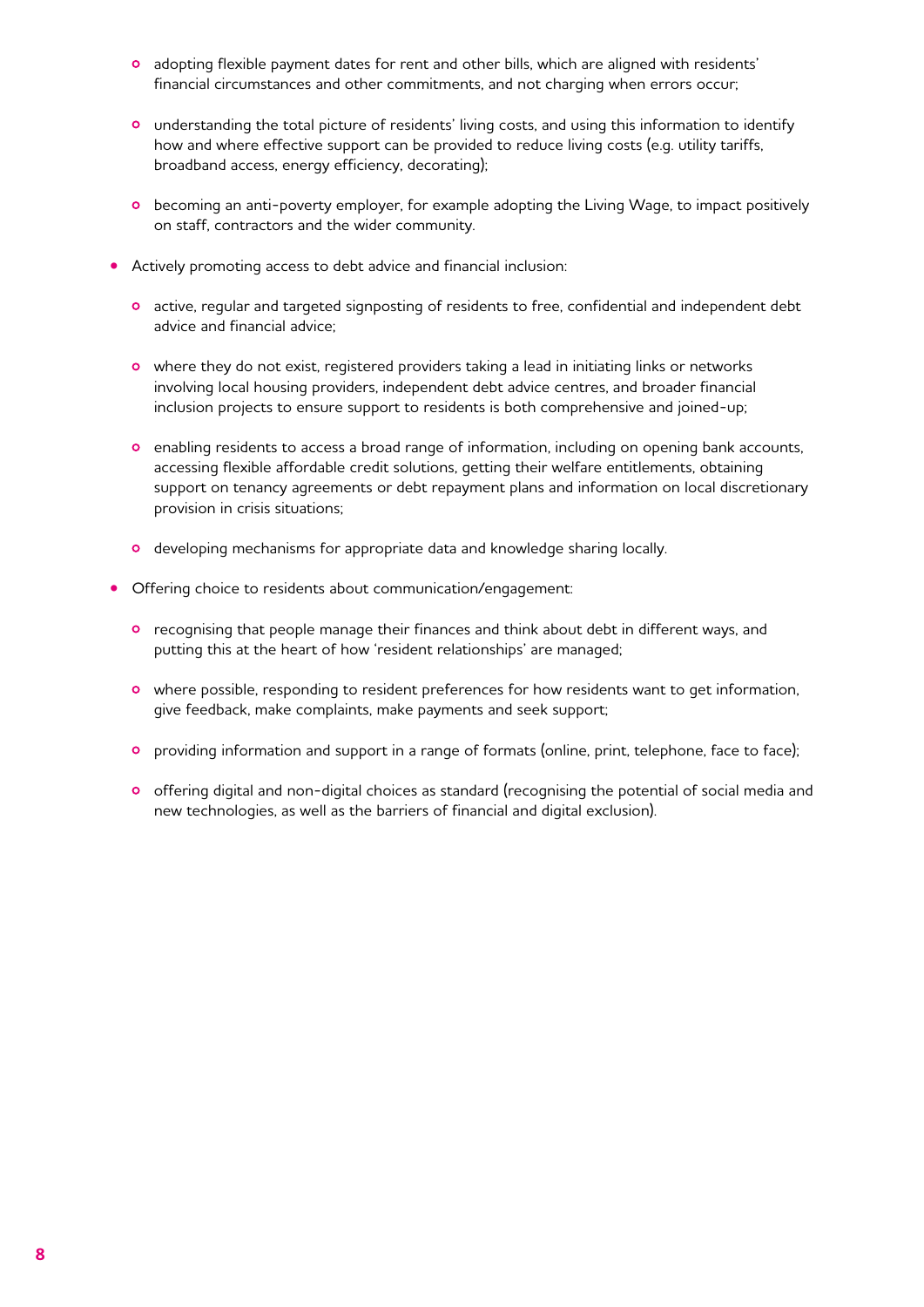### **Conclusion**

Projected rises in poverty over the next few years are expected to place further pressure on already tight household budgets and to increase the likelihood of people living on low incomes developing problematic debt. In this context, the key messages for registered providers are about being mindful of the wider circumstances facing tenants and their households, and the complex links between household poverty, debt and housing; and thinking creatively and not working in isolation.

Ensuring that evidence and good practice is widely shared (locally and nationally) could enable housing providers to learn from each other's experiences and build up a body of potential solutions that can be adopted or adapted in different circumstances. This will help to ensure that emerging and innovative practice, such as that from the Northern Housing Consortium (e.g. Stockport Homes' Financial Inclusion and Working Communities Strategy – Dayson *et al.*, 2013), and the information shared on the Direct Payment Learning Network and other innovations such as those being undertaken by FutureGov (Dhillon 2013) can be used to help others consider and develop their provision. It will also encourage debate and sharing of ideas around how registered providers can balance their 'social hearts and business minds' in the context of constrained or reducing resources, increasing demand and their full range of strategic goals, including environmental commitments, social inclusion and community resilience.

#### **About this paper**

This paper aims to put concerns over potential increases in rent arrears in the context of the wider evidence base on poverty and debt. It offers some thoughts on how housing professionals might ensure their responses to address these concerns can avoid solving the issue of potential rent arrears by moving the problem elsewhere.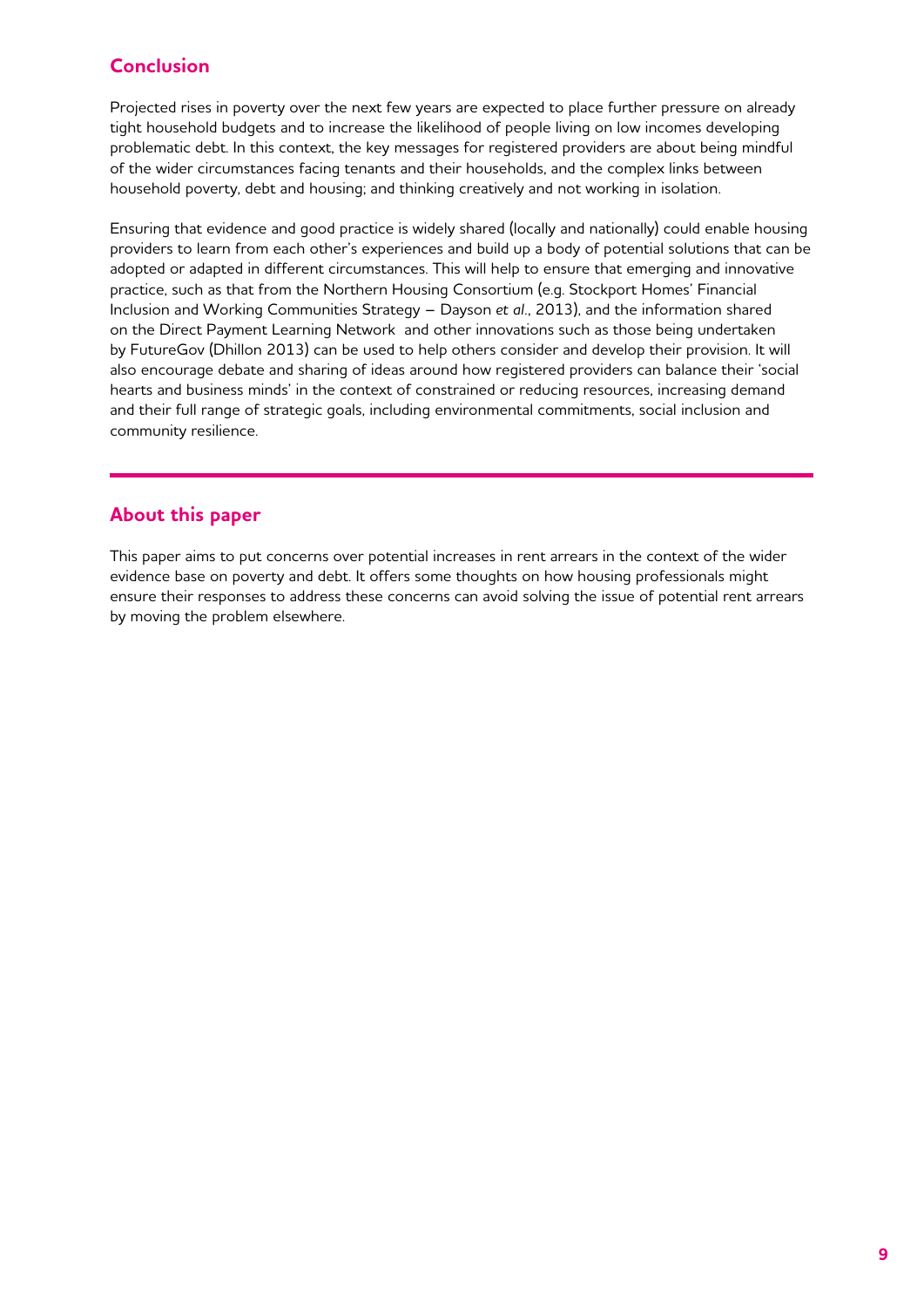#### **References**

About Families (2012) *Parenting on a low income.* Available at: http://aboutfamilies.files.wordpress. com/2012/03/about-families-report-parenting-on-a-low-income.pdf [Accessed 29 May 2013]

Aldridge, H., Parekh, A., Macinnes, T. and Kenway, P. (2012) *Monitoring Poverty and Social Exclusion*. Available at: www.jrf.org.uk/sites/files/jrf/MPSE%202012%20Bookmarked%20REVISED.pdf [Accessed 29 May 2013]

Beatty, C., Cole, I., Kemp, P., Marshall, B., Powell, R. and Wilson, I. (2012). *Monitoring the impact of changes to the Local Housing Allowance system of Housing Benefit: Summary of early findings. DWP*  Research Report No. 798. Available at: http://research.dwp.gov.uk/asd/asd5/report\_abstracts/rr\_ abstracts/rra 798.asp [Accessed 29 May 2013]

Beatty, C., Cole, I., Powell, R., Crisp, R., Brewer, M., Browne, J., Emmerson, K., Joyce, R., Kemp, P., Pereira, I. and Hall, S. (2013) *Monitoring the impact of changes to the Local Housing Allowance system of Housing Benefit: Interim report.* DWP Research Report No.838. Available at: http://research.dwp.gov.uk/ asd/asd5/report\_abstracts/rr\_abstracts/rra\_838.asp [Accessed 29 May 2013]

Brewer, M. Browne, J. And Joyce, R. (2011) *Child and working-age poverty from 2010 to 2020*, York: JRF

M. Burchardt, T. (2008) *Time and income poverty.* York: JRF

Bushe, S., Kenway, P. and Aldridge, H. (2013) *The impact of localising council tax benefit*. York: JRF

Citizens Advice (2011) *Client and advice statistics: Debt*. Available at: www.citizensadvice.org.uk/pdf\_ the\_value\_of\_debt\_advice.pdf [Accessed 29 May 2013]

Collard, S. and Kempson E. (2005) *Affordable credit for low income households*. York: JRF

Credit Action (2013) *UK debt statistics*. Available at: www.creditaction.org.uk/helpful-resources/debtstatistics.html [Accessed 29 May 2013]

CRESR (2011) *Living through challenges in low income neighbourhoods: Change, continuity, contrast: Final research report*. Sheffield: Sheffield Hallam University

Dayson, C., Lawless, P. and Wilson, I. (2013) *The economic impact of housing organisations on the North*. Sheffield: Sheffield Hallam University

DCLG (2011) *Local government finance bill: Localising support for council tax impact assessment*. Available at: www.northern-consortium.org.uk/assets/Policy%20Documents/CRSER%20Economy%20 reports/Impact%20of%20Housing%20Organisations%20FINAL%20REPORT.pdf [Accessed 29 May 2013]

Dearden, C., Goode, J., Whitfield, G. and Cox, L. (2010) *Credit and debt in low-income families*. York: JRF

Disney, R. Bridges, S. and Gathergood, J. (2008) *Drivers of Over-indebtedness: Report to the Department for Business, Enterprise and Regulatory Reform*, Centre for Policy Evaluation, University of Nottingham.

Dhillon, K. (2013) *Re-thinking support for the financially vulnerable*. Available at: http://wearefuturegov. com/2013/03/re-thinking-support-for-the-financially-vulnerable/ [Accessed 29 May 2013]

DTI (2003) *Fair clean and competitive: The consumer credit market the 21st century*. Available at: www.berr.gov.uk/files/file23663.pdf [Accessed 29 May 2013]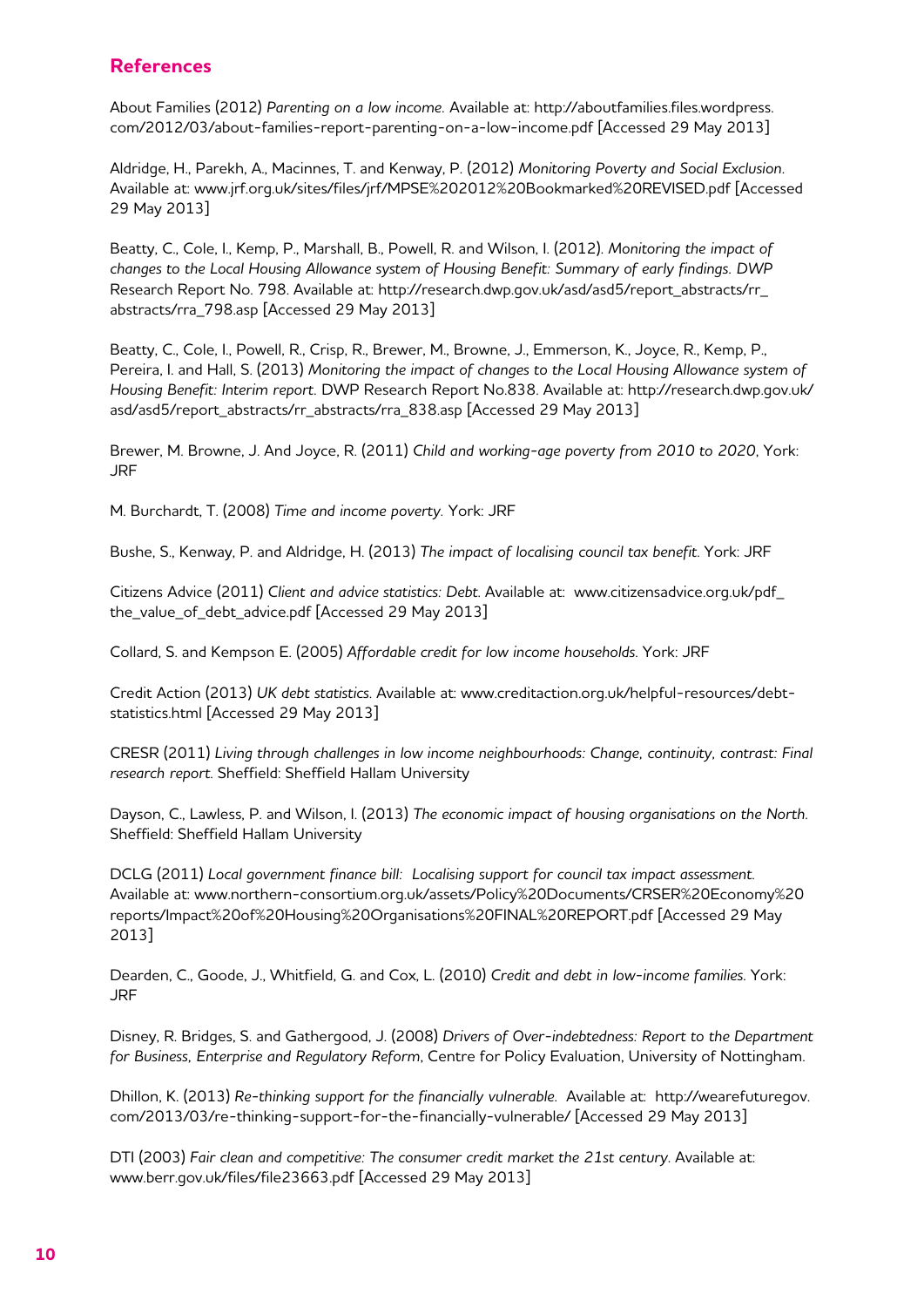DTI (2005) *Tackling over-indebtedness*. Available at: http://berr.gov.uk/files/file18547.pdf [Accessed 29 May 2013]

DWP (Department for Work and Pensions) (2012a) *Households below average income an analysis of the income distribution 1994/95 – 2010/11*. Available at: http://research.dwp.gov.uk/asd/hbai/hbai2011/ pdf\_files/full\_hbai12.pdf [Accessed 29 May 2013]

DWP (2012b) *Housing benefit: Under occupation of social housing, department for work and pensions impact assessment*. Available at: www.gov.uk/government/uploads/system/uploads/attachment\_data/ file/138017/social-sector-housing-under-occupation-wr2011-ia.pdf.pdf [Accessed 29 May 2013]

DWP (2012c) *Benefit cap (Housing Benefit) regulations 2012: Impact assessment for the benefit cap.*  Available at: www.gov.uk/government/uploads/system/uploads/attachment\_data/file/174997/benefitcap-wr2011-ia.pdf.pdf [Accessed 29 May 2013]

DWP (2012d) *Direct payment demonstration project: Payment figures*. Available at: http://www.dwp.gov. uk/docs/direct-payment-demo-figures.pdf [Accessed 29 May 2013]

DWP (2013a) *Welfare Benefits Up-rating Bill: Impact assessment.* Available at: www.gov.uk/government/ uploads/system/uploads/attachment\_data/file/175019/welfare-benefits-up-rating-bill-ia.pdf.pdf [Accessed 29 May 2013]

DWP (2013b) *Direct Payment Demonstration Project: Learning and payment figures – May 2013*. www. dwp.gov.uk/docs/direct-payment-demo-figures-may-2013.pdf [Accessed 29 May 2013]

DTI/DWP (2004) *Action Plan 2004: Tackling Over-indebtedness*

Finney, A. and Davies, S. (2011) *Facing the squeeze 2011: A qualitative study of household finances and access to credit*. Available at: www.infohub.moneyadvicetrust.org/content\_files/files/facing\_the\_ squeeze 2011 final.pdf [Accessed 29 May 2013]

Ford, J. and Seavers, J. (1998) *Housing associations and rent arrears: Attitudes, beliefs and behaviour*. York: JRF

Fujiwara, D. (2013) *The social impact of housing providers*. London: Housing Associations' Charitable Trust

Hartfree,Y., Whitfield, G., Waring, A., Sandu A. and Hill, K. (2010) *Tenants' and advisers' early experiences of the Local Housing Allowance national rollout*. Research Report 688. Available at: http://statistics.dwp. gov.uk/asd/asd5/report\_abstracts/rr\_abstracts/rra\_688.asp [Accessed 29 May 2013]

Hickman, P. and Reeve, K., (2013) *Direct Payments Demonstration Projects: Learning the lessons, six months in*. DWP research report 839. Available at: http://research.dwp.gov.uk/asd/asd5/report\_ abstracts/rr\_abstracts/rra\_839.asp [Accessed 29 May 2013]

Irvine, A., Kemp, P.A. and Nice, K. (2007) *Direct payments of HB: What do claimants think?* Coventry: CIH

Jenkins, Stephen P. (2011) *Changing fortunes: Income mobility and poverty dynamics in Britain*. Oxford: Oxford University Press

Joseph Rowntree Housing Trust (undated) *EQUIP: Assess how your services and strategies affect poverty, diversity and equality*. Free to access via: www.equip.org.uk

Kemp, P., Hickman, P., Reeve, K., Collins, B., Finlay, S. and Robinson, D (2012) *Direct payments demonstration projects: Findings from a baseline survey of tenants in five project areas in England and Wales*. Research Report 822. Available at: http://research.dwp.gov.uk/asd/asd5/rports2011-2012/ rrep822.pdf [Accessed 29 May 2013]